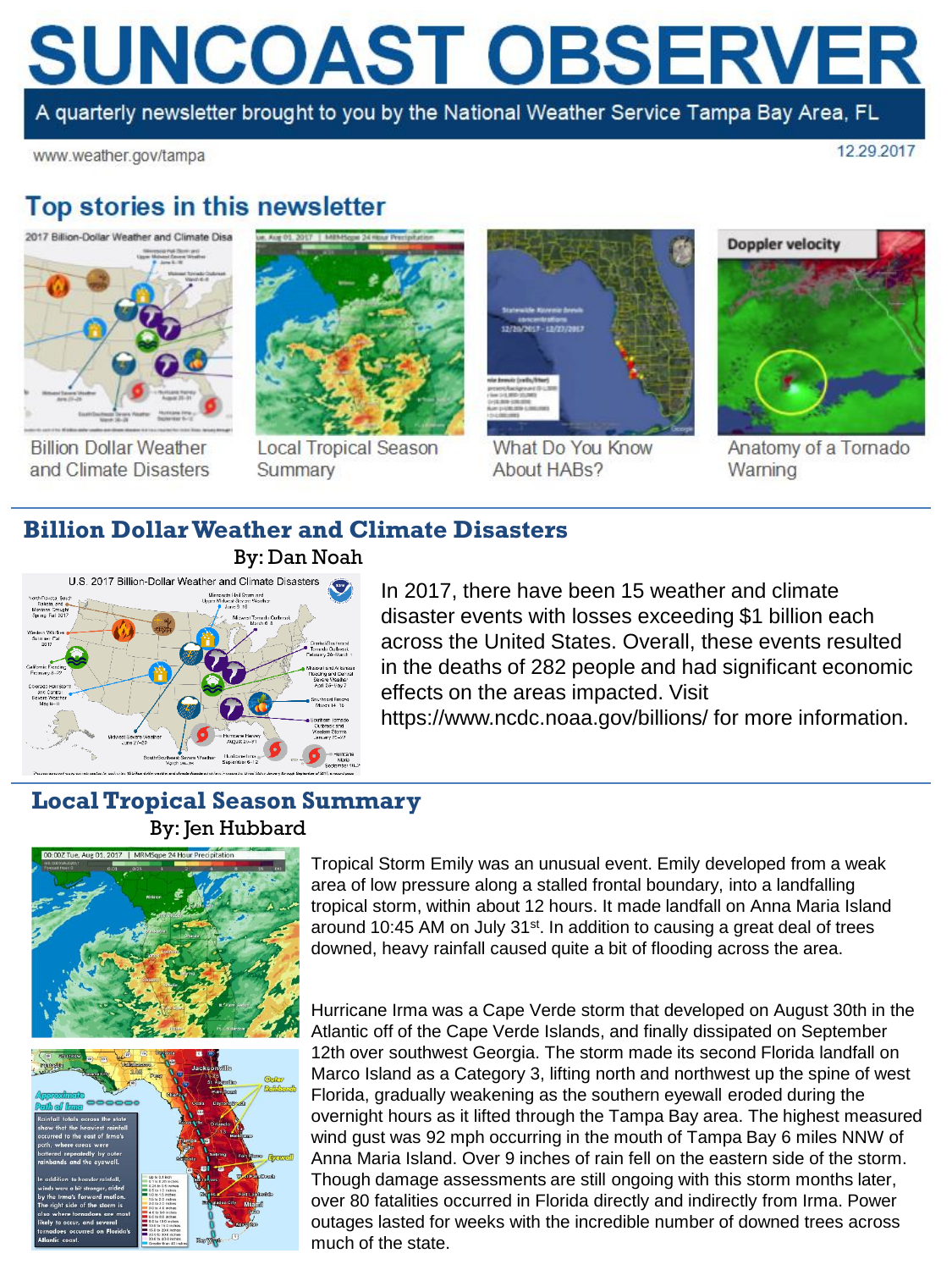## **What Do You Know About HABs?**

By: Marc Austin



It's that time of year again! Time for HABs to rear their ugly heads across the west coast of Florida! What are HABs you say? Well, simply put they are **H**armful **A**lgal **B**looms! Harmful Algal Blooms are large populations of microorganisms which affect marine ecosystems and can have significant impacts on humans and the economy. They can occur in both salt and freshwater, and have been observed in the Gulf of Mexico, the eastern Pacific Ocean, and even the Great Lakes. The most common microorganism to affect the Gulf of Mexico is a brevetoxin known as Karenia Brevis. In large populations, it can result in a red, orange or yellowish tint to the water. This is one reason it is more commonly referred to as Florida Red Tide.

Florida Red Tide events result in a number of impacts along the Florida Gulf Coast. The most common and easily identifiable are fish kills, where hundreds to thousands of fish die and wash up on area beaches. This is due to the toxins produced by the algae, which attack the central nervous systems of the fish. Manatees can also perish during such events when their primary food source, seagrass, becomes contaminated. The most common impact to humans is respiratory irritation. As wave action releases some of the algae into the air and winds transport them inland, humans may inhale microscopic algae particles. This can result in coughing, sneezing, and watering eyes. People with existing respiratory conditions, such as emphysema, asthma, or an upper respiratory infection may be especially sensitive. The presence of dead fish and other sea creatures also results in a foul odor, which may drive people away from beaches if it becomes potent enough. On average, it is estimated that HABs such as Florida Red Tide result in some \$50 million in economic losses across the U.S. each year due to impacts on commercial fishing and tourism.

In an effort to raise awareness of the presence of Florida Red Tide, the National Weather Service and National Ocean Service, in collaboration with other state and local agencies, have developed a product specifically for HABs. When algae concentrations are sufficiently high and winds are forecast to allow particles to become airborne, respiratory irritation may occur. If this impact is expected to be significant enough, a Beach Hazards Statement will be issued for the affected coastal and/or bay areas. Beach Hazards Statements are intended to warn the public of potential respiratory distress and advise them that it may be better to visit an unaffected beach nearby. Ultimately, the hope is to limit exposure to Florida Red Tide and its impacts, especially for people with pre-existing respiratory conditions.

You can monitor local Red Tide conditions by visiting the Florida Fish and Wildlife Conservation Commission (http://myfwc.com/REDTIDESTATUS) to check on the presence of Florida Red Tide along Florida's west coast beaches. You can also consult the National Ocean Service HAB-OFS reports at https://tidesandcurrents.noaa.gov/hab/gomx.html for detailed forecast and algae concentration information. For near-term guidance during a Florida Red Tide event, consult the latest Beach Hazards Statement issued by the National Weather Service Tampa Bay/Ruskin, FL.